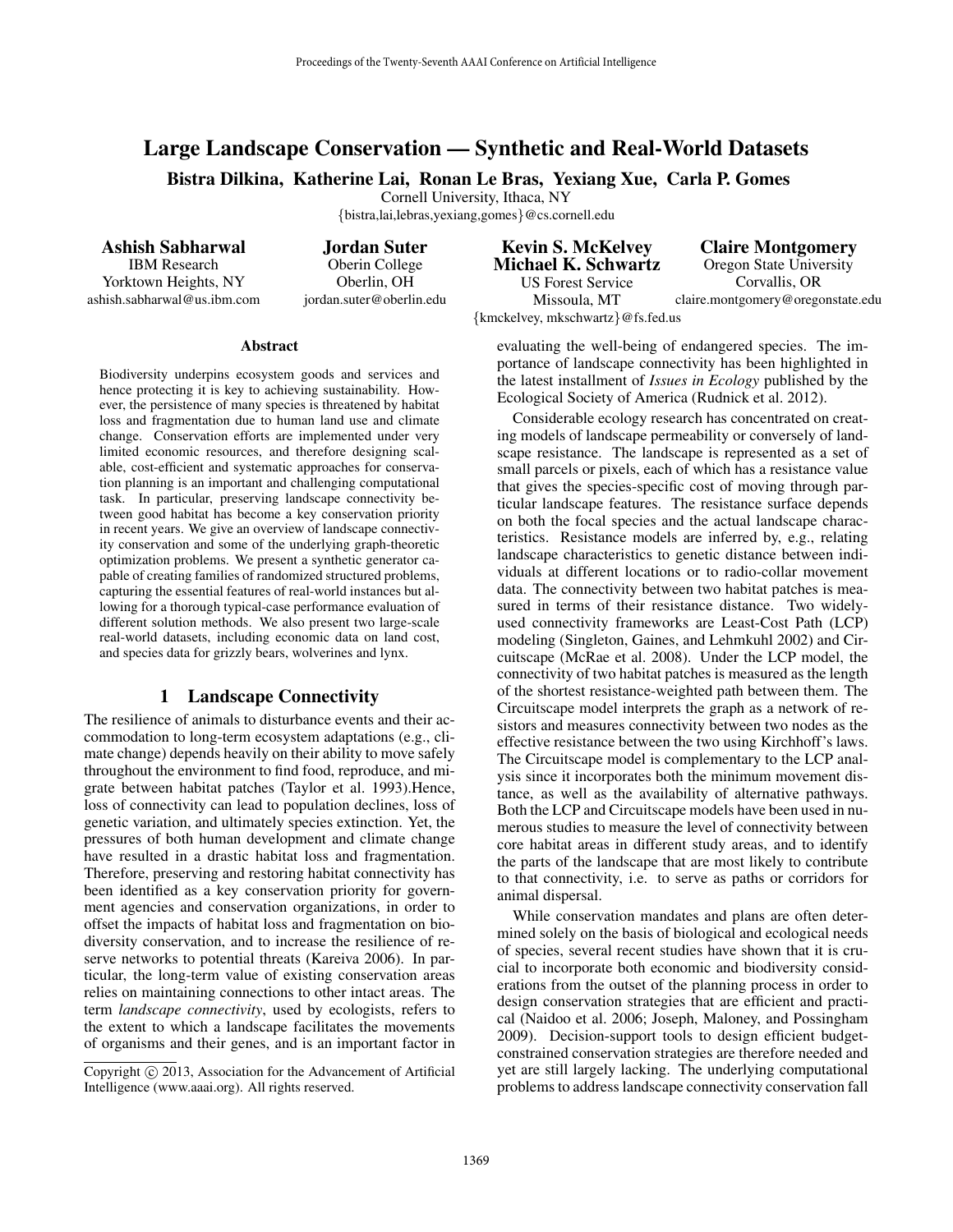into the challenging computational domains of combinatorial optimization and network design, with interesting research questions for computer and operations research scientists.

Developing models for landscape connectivity that incorporate economic considerations requires three types of inputs: the locations of habitat areas whose connectivity needs to conserved; the species-specific resistance or utility of the landscape; and the conservation cost of land. Recently, several different optimization models (Conrad et al. 2007; Dilkina and Gomes 2010; Conrad et al. 2012; Lai et al. 2011; Dilkina, Lai, and Gomes 2011; Le Bras et al. 2013) were proposed to study conservation planning for landscape connectivity in the context of the new field of Computational Sustainability (Gomes 2009). These computational approaches enable decision makers to perform a systematic study of the tradeoffs between economic costs and ecological benefits for the conservation settings addressed. However, further computational advances are possible and needed. To facilitate research on this topic, we present a synthetic generator that produces the three types of inputs describing a conservation planning instance, and captures some of the inherent spatial structure of real datasets. Due to its randomized nature, the synthetic generator allows for the creation of families of instances that can be used to characterize the typical-case behavior of different solution approaches—something that cannot be evaluated using only one or two real-world problem instances. We also publicly release both the numeric and geographical data of two case studies used in previous work, which provide a testbed with realistic spatial distribution of resistances and land costs. *The data associated with these instances were compiled strictly for evaluation of solution methodologies and should not be used for actual conservation recommendations*. The generator and datasets can be found online<sup>1</sup>.

## 2 Optimization Problems

One method to mitigate fragmentation and maintain landscape connectivity is to set aside so-called wildlife corridors, or swaths of preserved land that connect important patches of habitat for the endangered species.

(Conrad et al. 2007; Dilkina and Gomes 2010; Conrad et al. 2012) studied the following conservation planning problem. Given a landscape divided into spatially-explicit planning units or pixels associated with economic costs and species utility, as well as a set of core habitat areas, the goal is to design a conservation strategy that purchases a set of planning units with total cost within a specific budget constraint such that they form a connected network between the core habitat areas and maximize the total utility of the protected land. This planning setting was formalized as the *Connection Subgraph Problem* and several solution methodologies were developed.

When considering one species, finding the set of planning units which connect the core areas at a minimum cost corresponds to the well-known *Minimum Steiner Tree* problem,

solvable in polynomial time for a fixed number of core areas. (Lai et al. 2011) studied the minimum cost corridor design problem for multiple species, where the landscape is differentially permeable for each specific species.The authors show that in this more complex setting the problem is computationally harder.

Most recently, (Le Bras et al. 2013) consider another important aspect of conservation planning for landscape connectivity, addressing the fact that conservation plans need to be robust to changes in the landscape, for example due to climate change (McKelvey et al. 2011) or unexpected events such as wildfires. One way to achieve robustness is by protecting multiple mutually non-overalapping corridors between pairs of core areas. The authors provide both optimal as well as fast heuristic approaches to find budgetconstrained robust plans that minimize resistance.

(Dilkina, Lai, and Gomes 2011) addressed a different conservation planning problem concerning landscape connectivity. Instead of conserving explicit whole corridors, in this setting each land parcel may contribute to the connectivity of the core habitat areas, whether or not it has been bought (measured using the LCP model). Each parcel is associated with two resistance values, one lower and one higher, corresponding to the state of the parcel with and without conservation respectively. One can interpret the benefit of buying a piece of land as decreasing the lands effective resistance through management, or alternatively protecting the current resistance of the parcel which otherwise increases due to human development and land use change. Given a set of pairs of core areas, the resistance values with and without conservation, land costs and a budget, the goal is to choose which parcels to protect so that the final effective resistanceweighted distance between the pairs is minimized.

A related but very challenging task is to design techniques that allow for conservation planning over time, or adaptive management, in order to consider, e.g. strategies adapting to landscape changes over time, as well as limited budgets potentially not all available upfront but in different time periods. Additionally, one can consider optimization strategies for conservation planning with a different measure of connectivity, e.g. using Circuitscape.

## 3 Synthetic Dataset Generator

In order to perform typical-case analysis of optimization approaches for landscape connectivity planning, we created a synthetic dataset generator that captures the characteristics of landscape connectivity conservation planning problems, including multi-species conservation. The generator creates a landscape consisting of an NxN grid or matrix of cells. To generate the core habitat areas, it first splits the NxN grid of cells into SxS grid of blocks (each block is  $|N/S|-by-|N/S|$ square of cells). The *outskirt* blocks are defined as those in the out-most laterals of the square.

Independently for each species, we first generate core areas and then a resistance matrix. Two core areas are created by selecting one pair of symmetric S-by-S blocks, by picking a random SxS block (x,y) among the upper outskirt blocks and then also picking the block (S-x, S-y), in order to make their locations as far as possible. In each selected

<sup>1</sup> http://www.cis.cornell.edu/ics/Datasets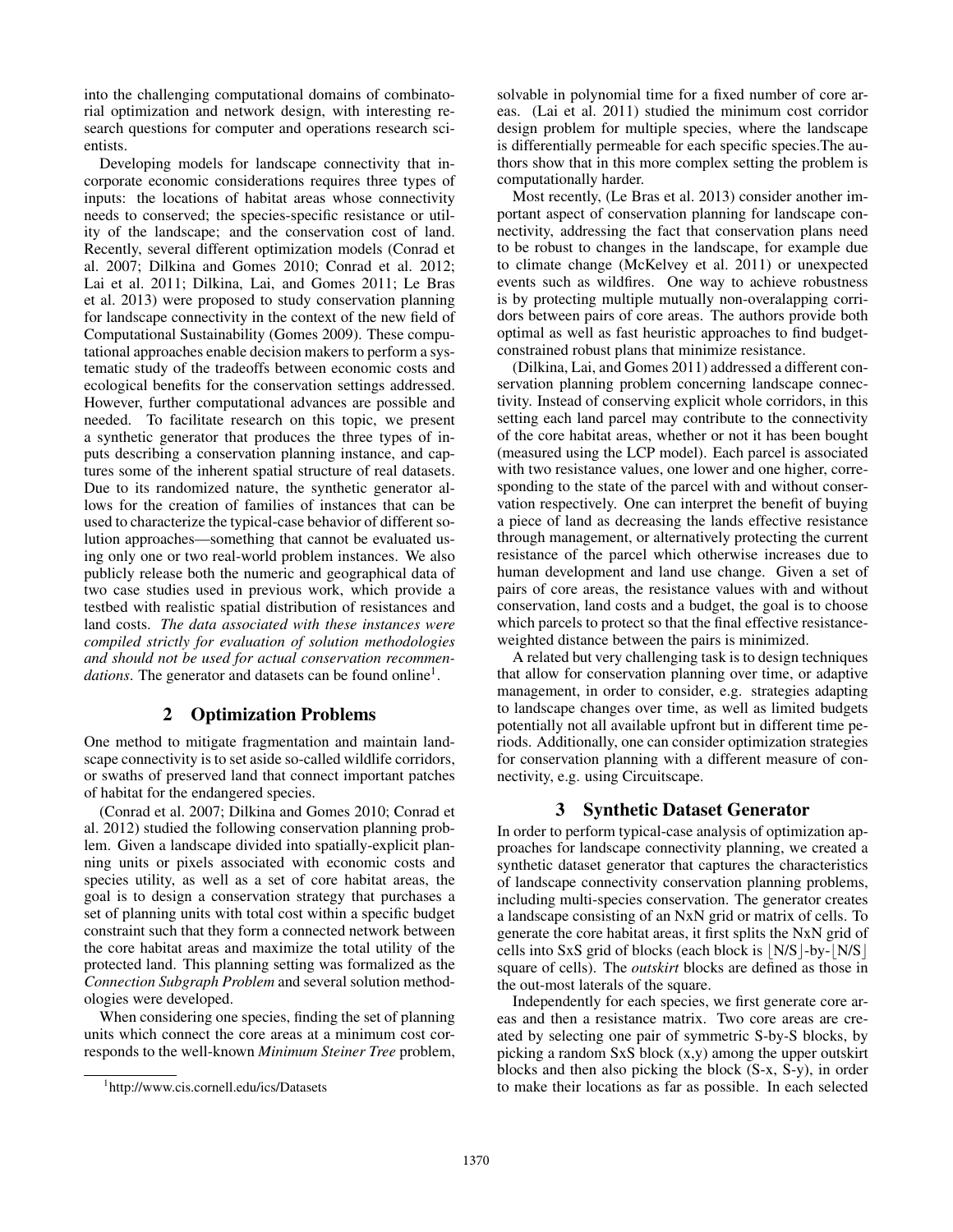

Figure 1: (Left) Core areas in dark red (Right) Resistance Matrix: Blue is low resistance, red is high resistance. The areas corresponding to core areas have low resistance, while the additional low resistance areas correspond to two extra randomly placed Gaussian functions.

SxS block, we create a core area consisting of m contiguous parcels within the block. N, S, and m are parameters. The NxN resistance matrix is generated as a mixture of 2D Gaussian functions. A 2D Gaussian function is characterized by a 5-tuple,  $(\mu_x, \mu_y, \sigma_x, \sigma_y, \rho)$ , where  $\mu_x, \mu_y$  are the means and  $\sigma_x$ ,  $\sigma_y$  are the standard deviations in the x and y dimensions and  $\rho$  is their correlation. First, to ensure low resistance values within core areas, we place a negated Gaussian function with mean vector at the center point of each core area, with  $\rho = 0$  and  $\sigma_x = \sigma_y = \sigma_{center}$ , where  $\sigma_{center}$  is a parameter . After that, we create other *nExtra* negated Gaussian functions with mean vectors located at randomly sampled cells from the non-outskirt blocks, and with randomized parameters  $\hat{\sigma}_{center}$  and  $\hat{\rho}$  in intervals around  $\sigma_{center}$  and  $\rho$ . The extra Gaussian functions are used to create "low resistance" areas outside core areas allowing animals to migrate between habitats. We sum the Gaussian functions placed at the core areas and the extra Gaussian functions (multiplied by 0.5 to reduce their influence) to obtain a resistance value for each cell. Finally, the resistance at each cell is perturbed with uniformly distributed noise, shifted, and normalized to fall within a desired range  $[0, Rmax - 1]$ . An example of core areas and a resistance matrix generated by this process is shown in Fig. 1.  $Rmax$ ,  $nExtra$ , and  $\sigma_{center}$  are parameters. This generation process is repeated for each species.

Finally, the land cost values are generated in a way that is positively correlated with the resistance values. This is motivated by the fact that land cost is high in developed areas, which are usually associated with high species resistances, and vice versa. In addition, cells that belong to core areas are assigned 0 cost. An example of a cost matrix for an instance with two species is presented in Fig. 2. A full detailed description of the synthetic generator can be found online.



Figure 2: (Left and Center) Resistances for 2 species (Right) Cost matrix: Highly correlated with combined resistances.

## 4 Real-world datasets

In addition to the ability to create synthetic landscapes using the described generator, we have made available real world datasets for grizzly bears (Ursus arctos), Wolverine (Gulo gulo) and Canada Lynx (Lynx canadensis).

Grizzly Bear Dataset in the Rockies: This dataset concerns grizzly bear corridor design (see Fig. 3). The goal is to ensure connectivity between three major national conservation parks with existing grizzly populations, the Yellowstone, SalmonSelway and Northern Continental Divide Ecosystems in Idaho, Wyoming and Montana. The data include habitat suitability, or utility, values for grizzly bears and land costs for different parcels in the geographical area surrounding the three wildlife reserves. The utility of each parcel was computed using additive aggregation over grizzly bear habitat suitability data at 30m resolution provided by the Craighead Environmental Research Institute. Land costs were computed by multiplying the amount of privately owned acreage in each parcel by the countyspecific average value of farm real estate per acre, available from USDA. This dataset was used in (Conrad et al. 2007; Dilkina and Gomes 2010) and a detailed description and study is provided in (Conrad et al. 2012). Full description of the dataset is provided with the online distribution. The data are provided as four datasets at resolutions of 40km (242 cells), 10km (3,299 cells) and 5km (12,788 cells) grid cells, and  $25 \text{km}^2$  (12,889) hexagonal cells.



Figure 3: Study area for design of grizzly bear wildlife corridors (left) Land costs (center) Landscape resistance for grizzly bears (right) at 10km grid resolution.

One could use these data to generate landscape resistance values, since in many ecological studies habitat suitability (or permeability) and resistance are treated as complementary values (Coulon et al. 2004; Schwartz et al. 2009, e.g.). One could compute the resistance of a parcel *v* among all parcels *V* on the same scale as the utilities, using  $resist(v)$  =  $\min_{u \in V} util(u) + \max_{u \in V} util(u) - util(v).$  The grizzly dataset transformed to resistances was used in (Dilkina, Lai, and Gomes 2011).

Lynx and Wolverine Dataset in Montana: The wolverine (*Gulo gulo*) and the Canada lynx (*Lynx canadensis*) are species that are proposed for listing as Threatened (Federal Register 77 FR 69993 70060) or Threatened (Federal Register 65 FR 16053 16086) under the U. S. Endangered Species act. In Montana, both suffer from habitat fragmentation and inhabit parts of the Northern Continental Divide Ecosystem and the Greater Yellowstone